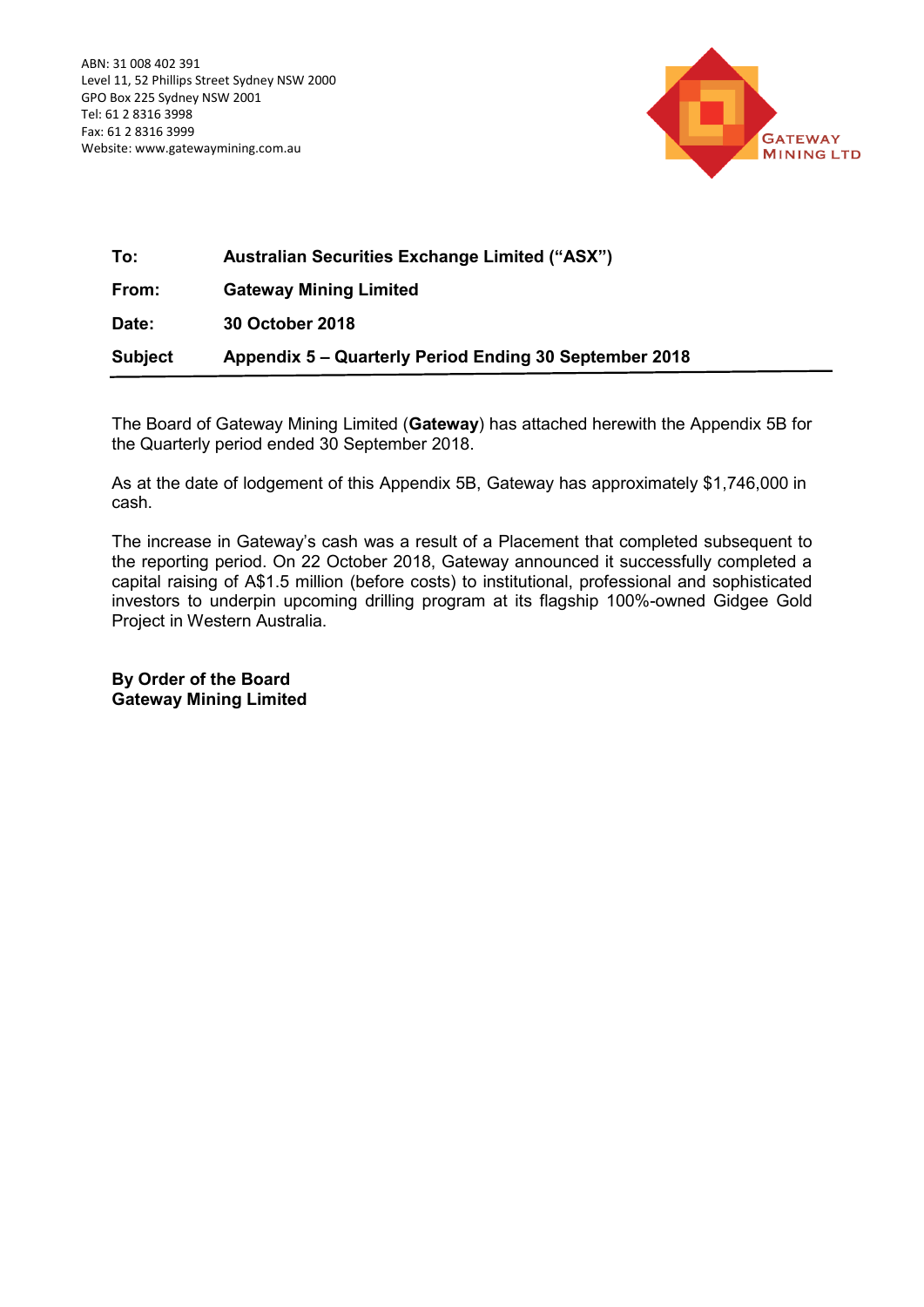*+Rule 5.5*

# **Appendix 5B**

## **Mining exploration entity and oil and gas exploration entity quarterly report**

Introduced 01/07/96 Origin Appendix 8 Amended 01/07/97, 01/07/98, 30/09/01, 01/06/10, 17/12/10, 01/05/13, 01/09/16

### **Name of entity**

Gateway Mining Limited

**ABN Quarter ended ("current quarter")**

31 008 402 391 30th September 2018

|     | <b>Consolidated statement of cash flows</b>       | <b>Current quarter</b><br>\$A'000 | Year to date<br>\$A'000 |
|-----|---------------------------------------------------|-----------------------------------|-------------------------|
| 1.  | <b>Cash flows from operating activities</b>       |                                   |                         |
| 1.1 | Receipts from customers                           |                                   |                         |
| 1.2 | Payments for                                      |                                   |                         |
|     | exploration & evaluation<br>(a)                   | (903)                             | (903)                   |
|     | development<br>(b)                                |                                   |                         |
|     | production<br>(c)                                 |                                   |                         |
|     | staff costs<br>(d)                                | (75)                              | (75)                    |
|     | (e) administration and corporate costs            | (137)                             | (137)                   |
| 1.3 | Dividends received (see note 3)                   |                                   |                         |
| 1.4 | Interest received                                 | $\overline{2}$                    | 2                       |
| 1.5 | Interest and other costs of finance paid          |                                   |                         |
| 1.6 | Income taxes paid                                 |                                   |                         |
| 1.7 | Research and development refunds                  |                                   |                         |
| 1.8 | Other (provide details if material)               |                                   |                         |
| 1.9 | Net cash from / (used in) operating<br>activities | (1, 113)                          | (1, 113)                |

|    | Cash flows from investing activities |  |
|----|--------------------------------------|--|
| 21 | Payments to acquire:                 |  |
|    | (a) property, plant and equipment    |  |
|    | tenements (see item 10)<br>(b)       |  |
|    | investments<br>(C)                   |  |
|    | other non-current assets<br>(d)      |  |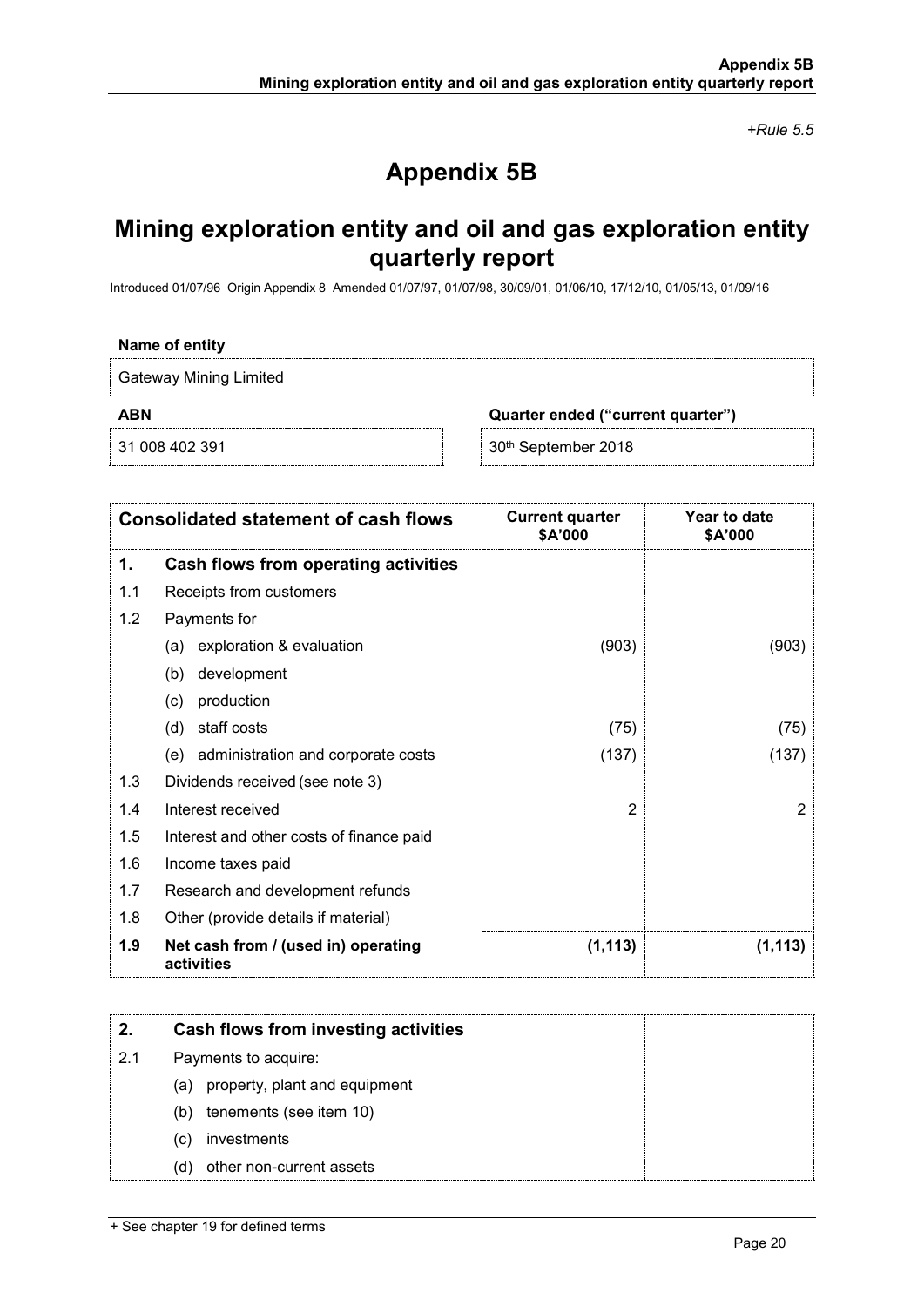### **Appendix 5B Mining exploration entity and oil and gas exploration entity quarterly report**

| <b>Consolidated statement of cash flows</b> |                                                   | <b>Current quarter</b><br>\$A'000 | Year to date<br><b>\$A'000</b> |
|---------------------------------------------|---------------------------------------------------|-----------------------------------|--------------------------------|
| 2.2                                         | Proceeds from the disposal of:                    |                                   |                                |
|                                             | (a) property, plant and equipment                 |                                   |                                |
|                                             | tenements (see item 10)<br>(b)                    |                                   |                                |
|                                             | investments<br>(C)                                |                                   |                                |
|                                             | other non-current assets<br>(d)                   |                                   |                                |
| 2.3                                         | Cash flows from loans to other entities           |                                   |                                |
| 2.4                                         | Dividends received (see note 3)                   |                                   |                                |
| 2.5                                         | Other (provide details if material)               |                                   |                                |
| 2.6                                         | Net cash from / (used in) investing<br>activities |                                   |                                |

| 3.   | <b>Cash flows from financing activities</b>                                    |
|------|--------------------------------------------------------------------------------|
| 3.1  | Proceeds from issues of shares                                                 |
| 3.2  | Proceeds from issue of convertible notes                                       |
| 3.3  | Proceeds from exercise of share options                                        |
| 3.4  | Transaction costs related to issues of<br>shares, convertible notes or options |
| 3.5  | Proceeds from borrowings                                                       |
| 3.6  | Repayment of borrowings                                                        |
| 3.7  | Transaction costs related to loans and<br>borrowings                           |
| 3.8  | Dividends paid                                                                 |
| 3.9  | Other (provide details if material)                                            |
| 3.10 | Net cash from / (used in) financing<br>activities                              |

| 4.  | Net increase / (decrease) in cash and<br>cash equivalents for the period |          |          |
|-----|--------------------------------------------------------------------------|----------|----------|
| 4.1 | Cash and cash equivalents at beginning of<br>period                      | 1,612    | 1,612    |
| 4.2 | Net cash from / (used in) operating<br>activities (item 1.9 above)       | (1, 113) | (1, 113) |
| 4.3 | Net cash from / (used in) investing activities<br>item 2.6 above)        |          |          |
| 4.4 | Net cash from / (used in) financing activities<br>(item 3.10 above)      |          |          |
| 4.5 | Effect of movement in exchange rates on<br>cash held                     |          |          |
| 4.6 | Cash and cash equivalents at end of<br>period                            | 499      | 499      |
|     |                                                                          |          |          |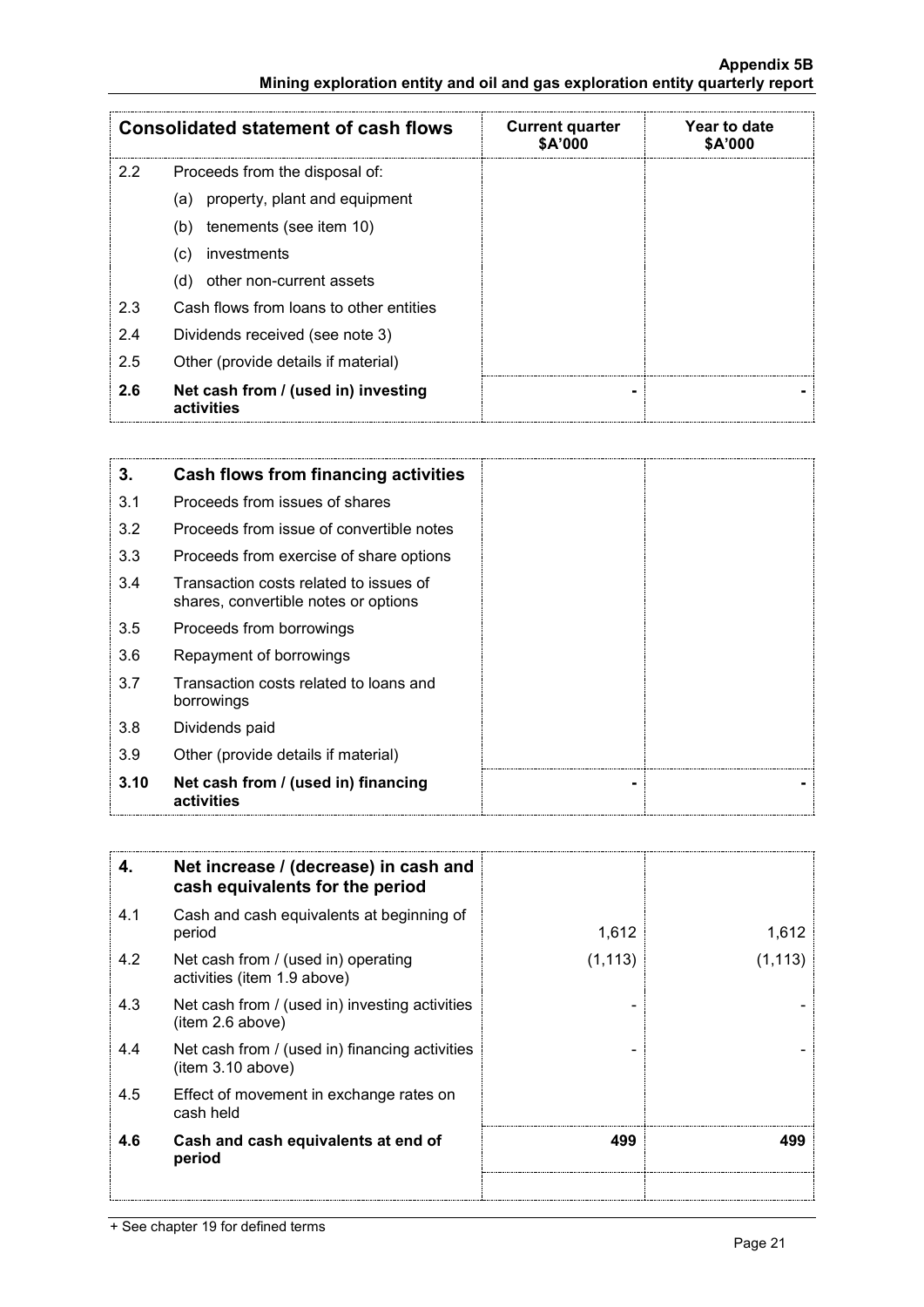| 5.  | Reconciliation of cash and cash<br>equivalents<br>at the end of the quarter (as shown in the<br>consolidated statement of cash flows) to the<br>related items in the accounts | <b>Current quarter</b><br>\$A'000 | <b>Previous quarter</b><br>\$A'000 |
|-----|-------------------------------------------------------------------------------------------------------------------------------------------------------------------------------|-----------------------------------|------------------------------------|
| 5.1 | Bank balances                                                                                                                                                                 | 499                               | 1.612                              |
| 5.2 | Call deposits                                                                                                                                                                 |                                   |                                    |
| 5.3 | <b>Bank overdrafts</b>                                                                                                                                                        |                                   |                                    |
| 5.4 | Other (provide details)                                                                                                                                                       |                                   |                                    |
| 5.5 | Cash and cash equivalents at end of<br>quarter (should equal item 4.6 above)                                                                                                  | 499                               | 1.612                              |

| 6.    | Payments to directors of the entity and their associates                            | <b>Current quarter</b><br><b>\$A'000</b> |
|-------|-------------------------------------------------------------------------------------|------------------------------------------|
| 6.1   | Aggregate amount of payments to these parties included in item 1.2                  | 58                                       |
| 6.2   | Aggregate amount of cash flow from loans to these parties included<br>in item $2.3$ | Nil                                      |
| . ደ 3 | Include helow any explanation pecessary to understand the transactions included in  |                                          |

6.3 Include below any explanation necessary to understand the transactions included in items 6.1 and 6.2

Director's fees

| 7. | Payments to related entities of the entity and their |
|----|------------------------------------------------------|
|    | associates                                           |

- 7.1 Aggregate amount of payments to these parties included in item 1.2
- 7.2 Aggregate amount of cash flow from loans to these parties included in item 2.3
- 7.3 Include below any explanation necessary to understand the transactions included in items 7.1 and 7.2

Omni GeoX Pty Ltd for geological services; Enrizen Accounting Pty Ltd for company secretarial and accounting services; and Enrizen Lawyers Pty Ltd for legal services

| <b>Current quarter</b><br>\$A'000 |
|-----------------------------------|
| 306                               |
| Nil                               |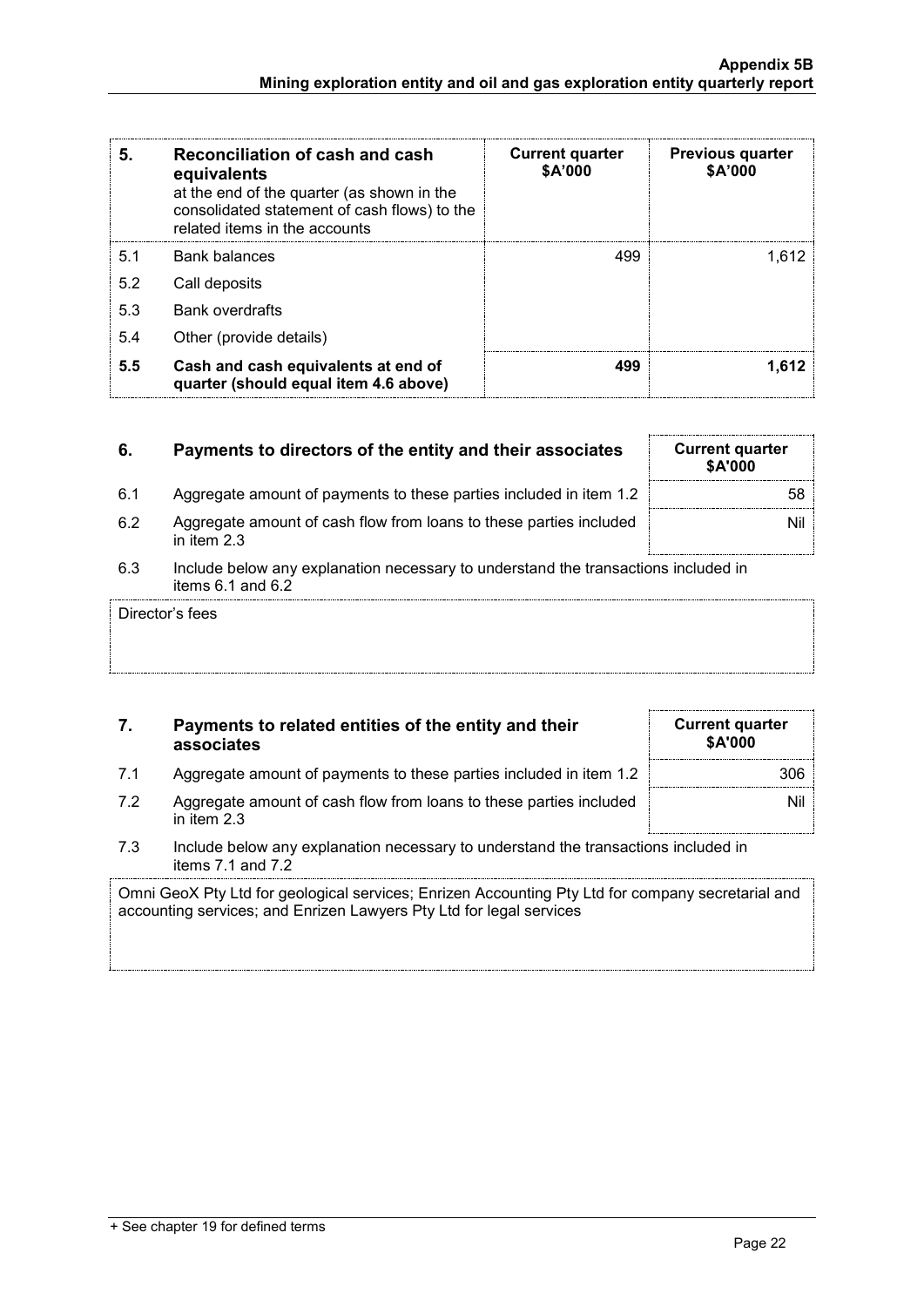| 8. | <b>Financing facilities available</b> |
|----|---------------------------------------|
|    | Add notes as necessary for an         |
|    | understanding of the position         |

- 8.1 Loan facilities
- 8.2 Credit standby arrangements
- 8.3 Other (please specify)

| <b>Total facility amount</b><br>at quarter end<br>\$A'000 | Amount drawn at<br>quarter end<br>\$A'000 |
|-----------------------------------------------------------|-------------------------------------------|
|                                                           |                                           |
|                                                           |                                           |
|                                                           |                                           |

8.4 Include below a description of each facility above, including the lender, interest rate and whether it is secured or unsecured. If any additional facilities have been entered into or are proposed to be entered into after quarter end, include details of those facilities as well.

| 9.  | <b>Estimated cash outflows for next quarter</b> | <b>\$A'000</b> |
|-----|-------------------------------------------------|----------------|
| 9.1 | Exploration and evaluation                      | 650            |
| 9.2 | Development                                     |                |
| 9.3 | Production                                      |                |
| 9.4 | Staff costs                                     | 75.            |
| 9.5 | Administration and corporate costs              |                |
| 9.6 | Other (provide details if material)             |                |
| 9.7 | <b>Total estimated cash outflows</b>            |                |

| 10.  | <b>Changes in</b><br>tenements<br>(items $2.1(b)$ and<br>$2.2(b)$ above)                          | Tenement reference and<br>location | Nature of<br>interest | Interest at<br>beginning at end of<br>of quarter | <b>Interest</b><br>quarter |
|------|---------------------------------------------------------------------------------------------------|------------------------------------|-----------------------|--------------------------------------------------|----------------------------|
| 10.1 | Interests in mining<br>tenements and<br>petroleum tenements<br>lapsed, relinquished<br>or reduced | Nil                                |                       |                                                  |                            |
| 10.2 | Interests in mining<br>tenements and<br>petroleum tenements<br>acquired or increased              | Nil                                |                       |                                                  |                            |